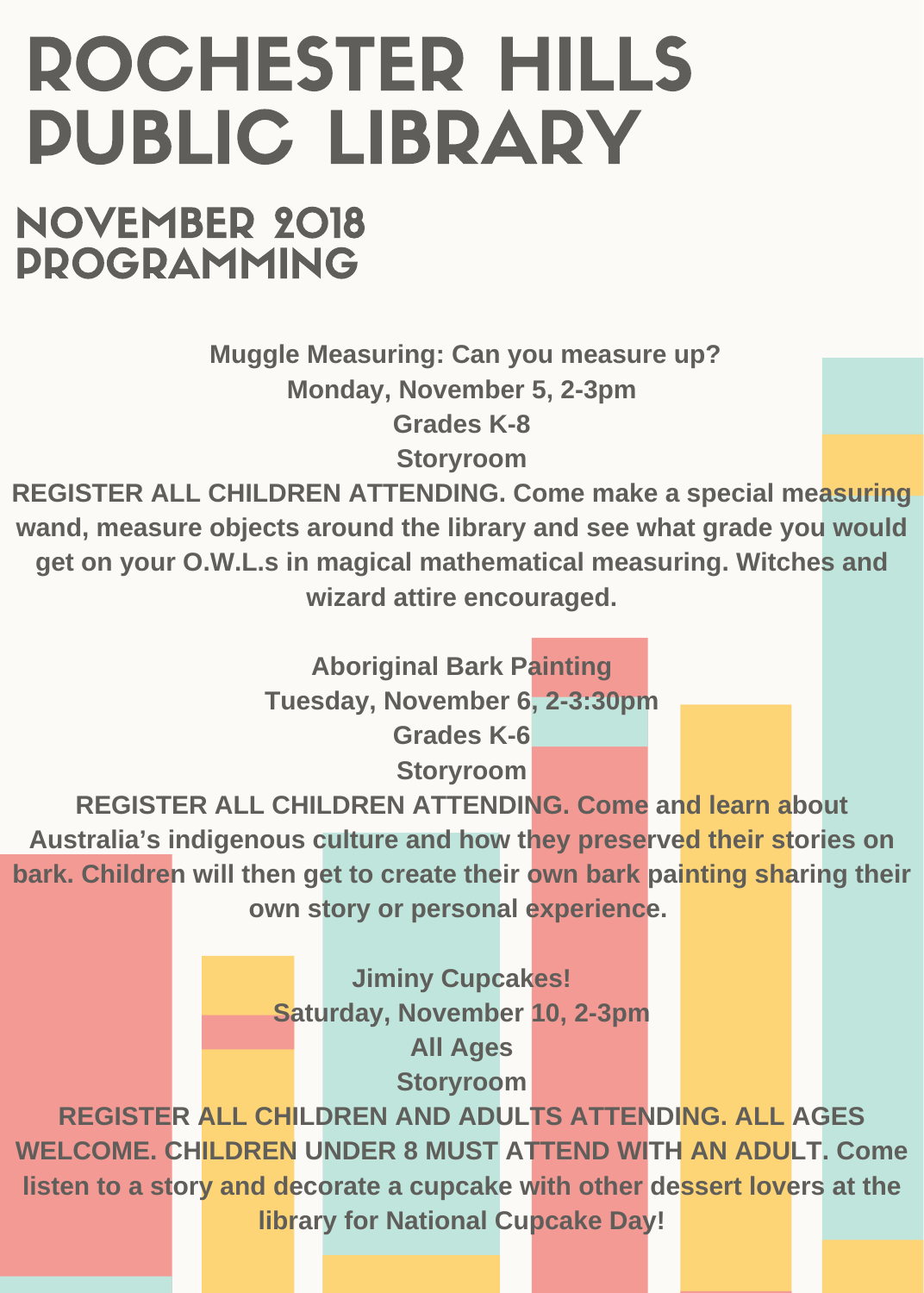RCS STUDENTS! DON'T MISS THESE EXCITING EVENTS. ALL PROGRAMS ARE FREE AND MADE POSSIBLE BY THE FRIENDS OF THE LIBRARY. REGISTRATION IS REQUIRED FOR ALL PROGRAMS. GO TO RHPL.ORG FOR REGISTRATION TIMES, DATES, AND DETAILS.

> Battle of the Books Kickoff Monday, November 12, 5pm OR 7pm Grade 5 and caregivers Multipurpose Room

Join us for the unveiling of our 12 Battle titles. Team registration runs from Monday, November 12 to Friday, February 1.

Battle of the Books is a reading competition for all 5th grade residents of Rochester, Rochester Hills, or Oakland Township. Students will form their own team, read the books, and prepare for battle! The epic showdown takes place in March.

Battle Coach Meetings: Wednesday, November 28, 6pm OR Saturday, December 1, 11am

> **Call the Youth Department at 248-650-7140 for more information**